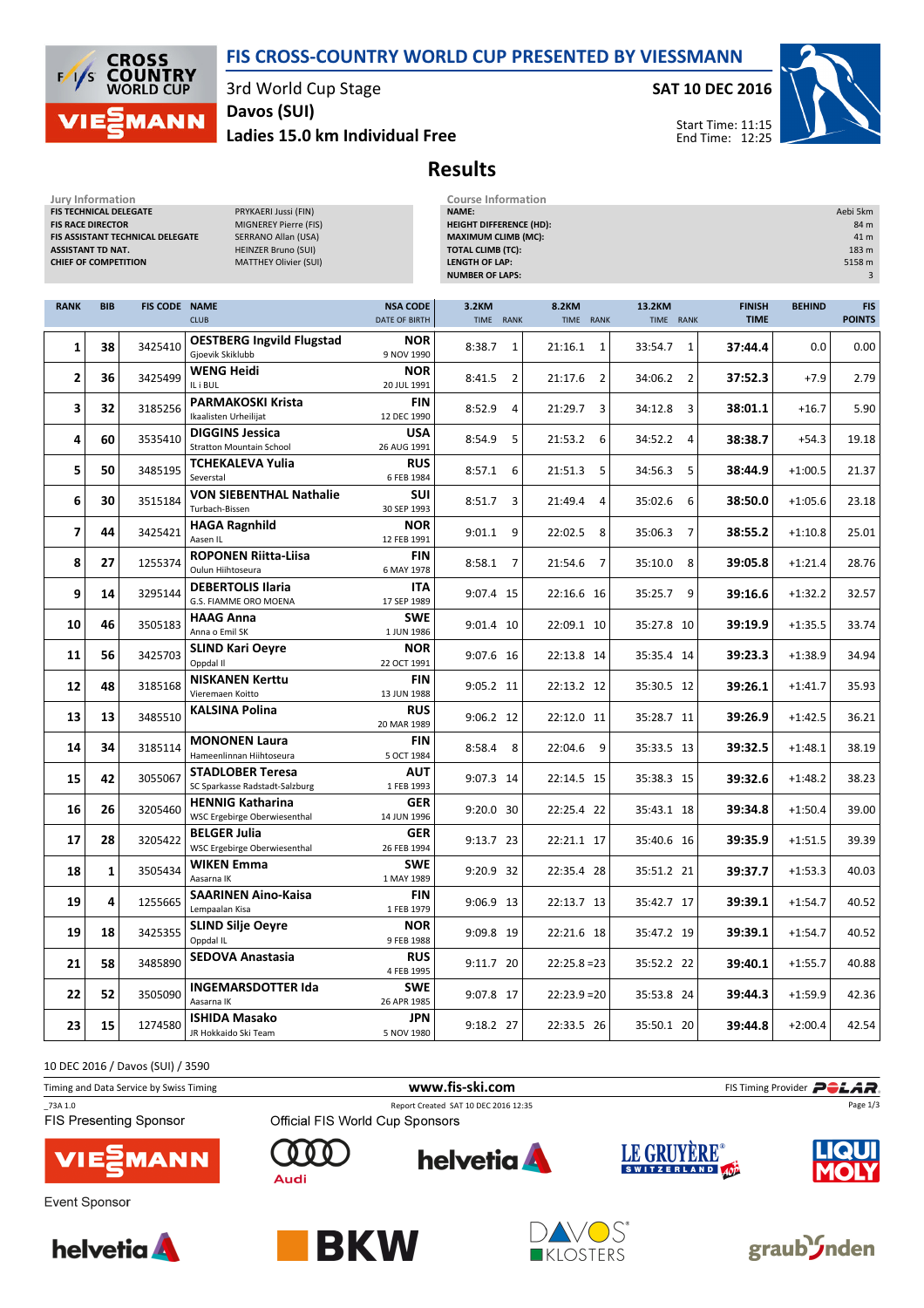## FIS CROSS-COUNTRY WORLD CUP PRESENTED BY VIESSMANN



3rd World Cup Stage

SAT 10 DEC 2016



Ladies 15.0 km Individual Free Davos (SUI)

Results

| <b>RANK</b> | <b>BIB</b>     | FIS CODE NAME | <b>CLUB</b>                                                 | <b>NSA CODE</b><br>DATE OF BIRTH | 3.2KM<br>TIME RANK | <b>8.2KM</b><br>TIME RANK | 13.2KM<br>TIME RANK | <b>FINISH</b><br><b>TIME</b> | <b>BEHIND</b> | <b>FIS</b><br><b>POINTS</b> |
|-------------|----------------|---------------|-------------------------------------------------------------|----------------------------------|--------------------|---------------------------|---------------------|------------------------------|---------------|-----------------------------|
| 24          | 40             | 3185137       | <b>KYLLOENEN Anne</b><br>Kainuun Hiihtoseura                | FIN<br>30 NOV 1987               | 9:15.0 24          | 22:26.3 25                | 35:52.7 23          | 39:47.6                      | $+2:03.2$     | 43.53                       |
| 25          | 16             | 3485717       | <b>SOBOLEVA Elena</b>                                       | <b>RUS</b><br>8 JAN 1992         | 9:26.5 40          | 23:01.7 37                | 36:03.0 28          | 39:51.6                      | $+2:07.2$     | 44.94                       |
| 26          | $\overline{7}$ | 3565034       | <b>CEBASEK Alenka</b><br><b>TSK Bled</b>                    | <b>SLO</b><br>24 APR 1989        | $9:18.3 = 28$      | 22:34.3 27                | 36:00.7 26          | 39:52.5                      | $+2:08.1$     | 45.26                       |
| 27          | 29             | 1293107       | <b>BOEHLER Stefanie</b><br>SC Ibach                         | GER<br>27 FEB 1981               | 9:08.7 18          | 22:23.3 19                | 36:02.3 27          | 40:01.3                      | $+2:16.9$     | 48.37                       |
| 28          | 21             | 3535261       | <b>STEPHEN Elizabeth</b><br><b>Burke Mountain Academy</b>   | <b>USA</b><br>12 JAN 1987        | 9:15.4 25          | $22:25.8=23$              | 35:56.9 25          | 40:01.9                      | $+2:17.5$     | 48.58                       |
| 29          | 24             | 3505003       | <b>RYDQVIST Maria</b><br>Aelvdalens IF                      | <b>SWE</b><br>22 MAR 1983        | 9:22.8 34          | 22:41.5 32                | 36:13.4 31          | 40:05.9                      | $+2:21.5$     | 49.99                       |
| 30          | 59             | 3295000       | <b>BROCARD Elisa</b><br>C.S. ESERCITO                       | <b>ITA</b><br>27 OCT 1984        | $9:18.3 = 28$      | $22:23.9=20$              | 36:11.2 29          | 40:12.3                      | $+2:27.9$     | 52.25                       |
| 31          | 10             | 3305134       | <b>KOBAYASHI Yuki</b><br>Gifu Hino Motors Ski Club          | <b>JPN</b><br>1 NOV 1987         | 9:22.1 33          | 22:40.0 30                | 36:13.3 30          | 40:12.8                      | $+2:28.4$     | 52.43                       |
| 32          | 23             | 3505675       | <b>SETTLIN Evelina</b><br>Hudiksvalls If                    | <b>SWE</b><br>5 JUN 1992         | 9:12.9 22          | 22:37.6 29                | 36:20.6 32          | 40:14.4                      | $+2:30.0$     | 52.99                       |
| 33          | 51             | 1365857       | <b>RANDALL Kikkan</b><br>APU Nordic Ski Center              | <b>USA</b><br>31 DEC 1982        | 9:36.1 49          | 22:54.2 35                | 36:23.0 33          | 40:14.6                      | $+2:30.2$     | 53.06                       |
| 34          | 12             | 3105095       | <b>NISHIKAWA Emily</b><br>Whitehorse Cross Country Ski Club | CAN<br>26 JUL 1989               | 9:23.7 36          | 22:44.9 33                | 36:25.1 34          | 40:17.9                      | $+2:33.5$     | 54.23                       |
| 35          | 54             | 3505809       | <b>SUNDLING Jonna</b><br>Ifk Umeaa                          | <b>SWE</b><br>28 DEC 1994        | 9:12.2 21          | 22:40.9 31                | 36:32.9 38          | 40:21.3                      | $+2:36.9$     | 55.43                       |
| 36          | 6              | 3155373       | <b>SMUTNA Katerina</b><br>HSV Saalfelden-Salzburg           | <b>CZE</b><br>13 JUN 1983        | 9:32.3 43          | $23:02.5=39$              | 36:30.6 37          | 40:22.9                      | $+2:38.5$     | 56.00                       |
| 37          | 31             | 3045088       | <b>JEZERSEK Barbara</b><br>TSK Triglav Kranj                | <b>AUS</b><br>31 OCT 1986        | 9:25.5 38          | $23:04.2 = 41$            | 36:30.5 36          | 40:23.7                      | $+2:39.3$     | 56.28                       |
| 38          | 8              | 3485490       | <b>TSAREVA Olga</b>                                         | <b>RUS</b><br>25 JAN 1990        | 9:29.7 42          | 23:02.3 38                | 36:26.9 35          | 40:30.7                      | $+2:46.3$     | 58.75                       |
| 39          | 19             | 3665105       | <b>TIKHONOVA Yulia</b>                                      | <b>BLR</b><br>8 APR 1986         | 9:17.0 26          | 22:55.4 36                | 36:44.6 40          | 40:43.7                      | $+2:59.3$     | 63.35                       |
| 40          | 3              | 3295147       | <b>PELLEGRINI Sara</b><br>G.S. FIAMME ORO MOENA             | <b>ITA</b><br>5 MAY 1986         | 9:36.5 50          | $23:02.5=39$              | 36:46.6 41          | 40:47.5                      | $+3:03.1$     | 64.69                       |
| 41          | 55             | 1142563       | <b>SHEVCHENKO Valentina</b><br>Dinamo Kiev, Kiev            | <b>UKR</b><br>2 OCT 1975         | 9:20.4 31          | 22:45.3 34                | 36:39.9 39          | 40:48.2                      | $+3:03.8$     | 64.94                       |
| 42          | $\mathbf{2}$   | 3105146       | <b>BEATTY Dahria</b><br>Whitehorse CC Ski Club              | <b>CAN</b><br>7 MAR 1994         | 9:27.4 41          | 23:17.2 45                | 37:04.4 43          | 40:59.6                      | $+3:15.2$     | 68.96                       |
| 43          | 37             | 3675035       | <b>SHEVCHENKO Anna</b>                                      | <b>KAZ</b><br>4 AUG 1993         | $9:37.3=52$        | 23:19.6 47                | 37:06.9 45          | 41:05.4                      | $+3:21.0$     | 71.01                       |
| 44          | 25             | 3535385       | <b>PATTERSON Caitlin</b><br>Craftsbury Nordic Ski Club      | <b>USA</b><br>30 JAN 1990        | 9:35.8 48          | 23:18.2 46                | 37:12.0 47          | 41:06.0                      | $+3:21.6$     | 71.22                       |
| 45          | 20             | 3485862       | <b>ZHAMBALOVA Alisa</b>                                     | <b>RUS</b><br>13 SEP 1994        | 9:35.7 47          | $23:09.8=43$              | 37:04.9 44          | 41:06.8                      | $+3:22.4$     | 71.51                       |
| 46          | 17             | 1312216       | <b>BONER Seraina</b><br><b>SC Klosters</b>                  | <b>SUI</b><br>11 APR 1982        | 9:37.6 54          | 23:26.9 51                | 37:10.6 46          | 41:11.6                      | $+3:27.2$     | 73.20                       |
| 47          | 49             | 3695067       | <b>ANTYPENKO Tetyana</b>                                    | <b>UKR</b><br>24 SEP 1981        | 9:23.0 35          | $23:04.2 = 41$            | 36:59.5 42          | 41:12.6                      | $+3:28.2$     | 73.56                       |
| 48          | 22             | 3565053       | <b>EINFALT Lea</b><br>TSK Triglav Kranj                     | <b>SLO</b><br>19 MAY 1994        | 9:25.7 39          | $23:09.8=43$              | 37:13.9 48          | 41:15.2                      | $+3:30.8$     | 74.47                       |
| 49          | 9              | 3055085       | <b>SCHWARZ Nathalie</b><br>SU Raika Zwettl-Oberoesterreich  | AUT<br>29 JUL 1993               | 9:37.2 51          | 23:30.5 52                | 37:20.5 49          | 41:19.5                      | $+3:35.1$     | 75.99                       |

10 DEC 2016 / Davos (SUI) / 3590

| Timing and Data Service by Swiss Timing  |                                 | www.fis-ski.com                      |             | FIS Timing Provider <b>POLAR</b> . |  |  |
|------------------------------------------|---------------------------------|--------------------------------------|-------------|------------------------------------|--|--|
| 73A 1.0<br><b>FIS Presenting Sponsor</b> | Official FIS World Cup Sponsors | Report Created SAT 10 DEC 2016 12:35 |             | Page 2/3                           |  |  |
| <b>VIE</b> MANN                          | Audi                            | <b>helvetia</b>                      | LE GRUYERE® | LIQUI                              |  |  |
| Event Sponsor                            |                                 |                                      |             |                                    |  |  |